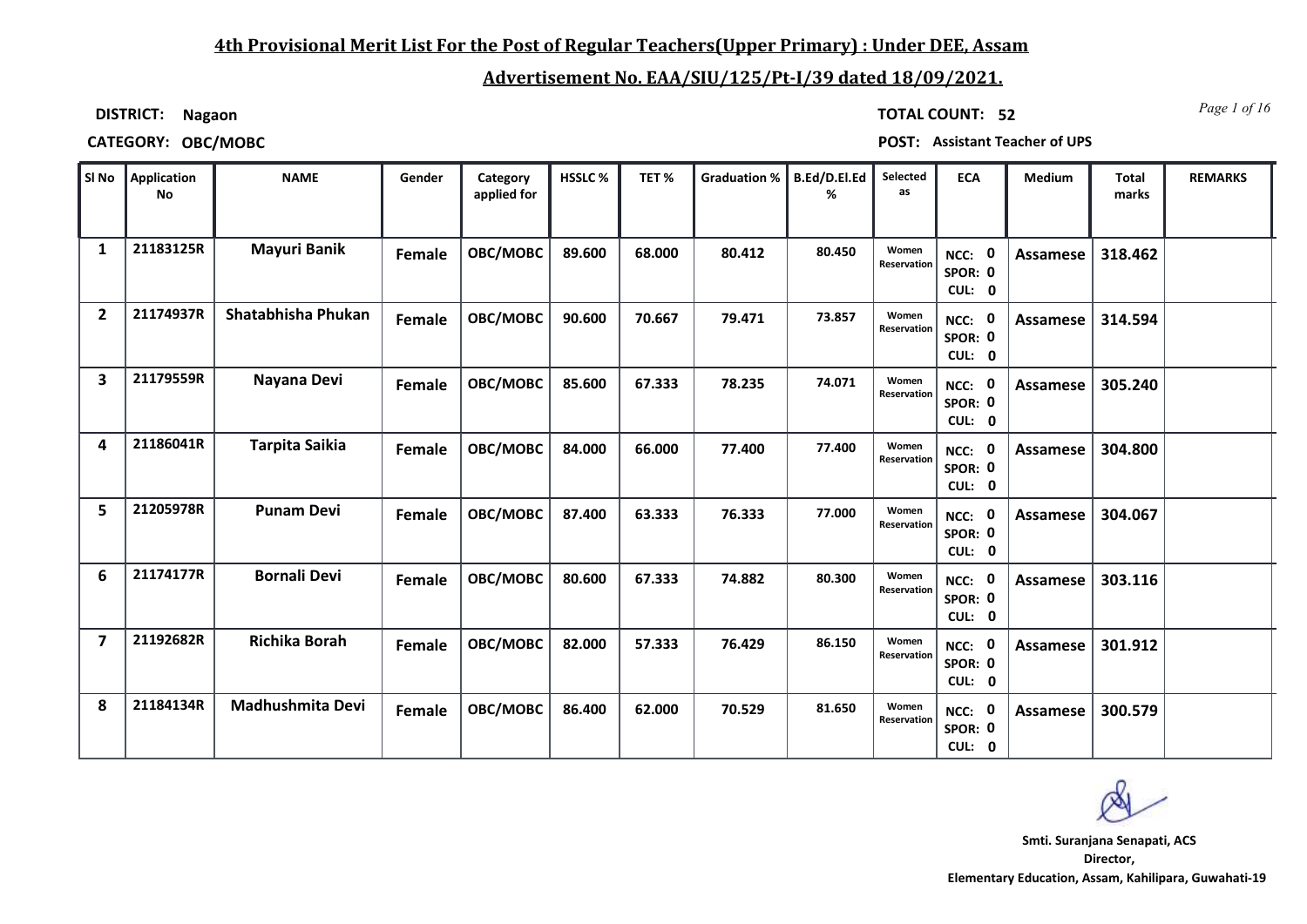|    | No        |                                 |             | applied for |        |        |        | %      | as                   |                                     |                 | marks   |  |
|----|-----------|---------------------------------|-------------|-------------|--------|--------|--------|--------|----------------------|-------------------------------------|-----------------|---------|--|
| 9  | 21178010R | <b>Neha Chetry</b>              | Female      | OBC/MOBC    | 77.400 | 72.667 | 70.444 | 78.786 | Women<br>Reservation | NCC: 0<br>SPOR: 0<br>CUL: 0         | Assamese        | 299.297 |  |
| 10 | 21177593R | <b>Sunny Borah</b>              | Female      | OBC/MOBC    | 87.200 | 57.333 | 82.353 | 72.400 | Women<br>Reservation | NCC: 0<br>SPOR: 0<br>CUL: 0         | Assamese        | 299.286 |  |
| 11 | 21168338R | <b>Shahnewaz Hussain</b>        | <b>Male</b> | OBC/MOBC    | 73.000 | 74.667 | 69.647 | 81.571 |                      | NCC: 0<br>SPOR: 0<br>CUL: 0         | Assamese        | 298.885 |  |
| 12 | 21117161  | <b>Pranjal Mazumdar</b>         | <b>Male</b> | OBC/MOBC    | 87.400 | 60.000 | 69.588 | 81.111 |                      | NCC: 0<br>SPOR: 0<br>CUL: 0         | <b>Assamese</b> | 298.099 |  |
| 13 | 21173604R | <b>Sashikant Sah</b>            | <b>Male</b> | OBC/MOBC    | 76.200 | 71.333 | 75.000 | 74.857 |                      | NCC: 0<br>SPOR: 0<br>CUL: 0         | Assamese        | 297.390 |  |
| 14 | 21190660R | <b>Ankita Neog</b>              | Female      | OBC/MOBC    | 87.200 | 55.333 | 74.429 | 69.778 | Women<br>Reservation | NCC: 0<br>SPOR: 0<br><b>CUL: 10</b> | Assamese        | 296.740 |  |
| 15 | 21185576R | Puja Priya Baruah               | Female      | OBC/MOBC    | 75.600 | 57.333 | 73.900 | 78.929 | Women<br>Reservation | NCC: 0<br>SPOR: 0<br><b>CUL: 10</b> | <b>Assamese</b> | 295.762 |  |
| 16 | 21181697R | <b>Jyoti Prasad</b><br>Changmai | <b>Male</b> | OBC/MOBC    | 70.800 | 72.000 | 83.071 | 69.222 |                      | <b>NCC: 0</b><br>SPOR: 0<br>CUL: 0  | Assamese        | 295.094 |  |
| 17 | 21168155R | <b>Inamul Islam</b>             | <b>Male</b> | OBC/MOBC    | 61.400 | 61.333 | 86.000 | 81.250 |                      | <b>NCC: 5</b><br>SPOR: 0<br>CUL: 0  | Assamese        | 294.983 |  |

 $\blacksquare$  **SI No**  $\blacksquare$  **B**  $\blacksquare$  **REMARKS**  $\blacksquare$  **Category**  $\blacksquare$  HSSLC %  $\blacksquare$  TET %  $\blacksquare$  Graduation %  $\blacksquare$  B.Ed/D.El.Ed  $\blacksquare$  Selected  $\blacksquare$  ECA  $\blacksquare$  Medium  $\blacksquare$  Total  $\blacksquare$  REMARKS

**Category** 

### **CATEGORY: OBC/MOBC POST: Assistant Teacher of UPS**

**SI No Application** 

**Director, Elementary Education, Assam, Kahilipara, Guwahati-19 Smti. Suranjana Senapati, ACS**

# *Page 2 of 16* **TOTAL COUNT: 52**

**DISTRICT: Nagaon**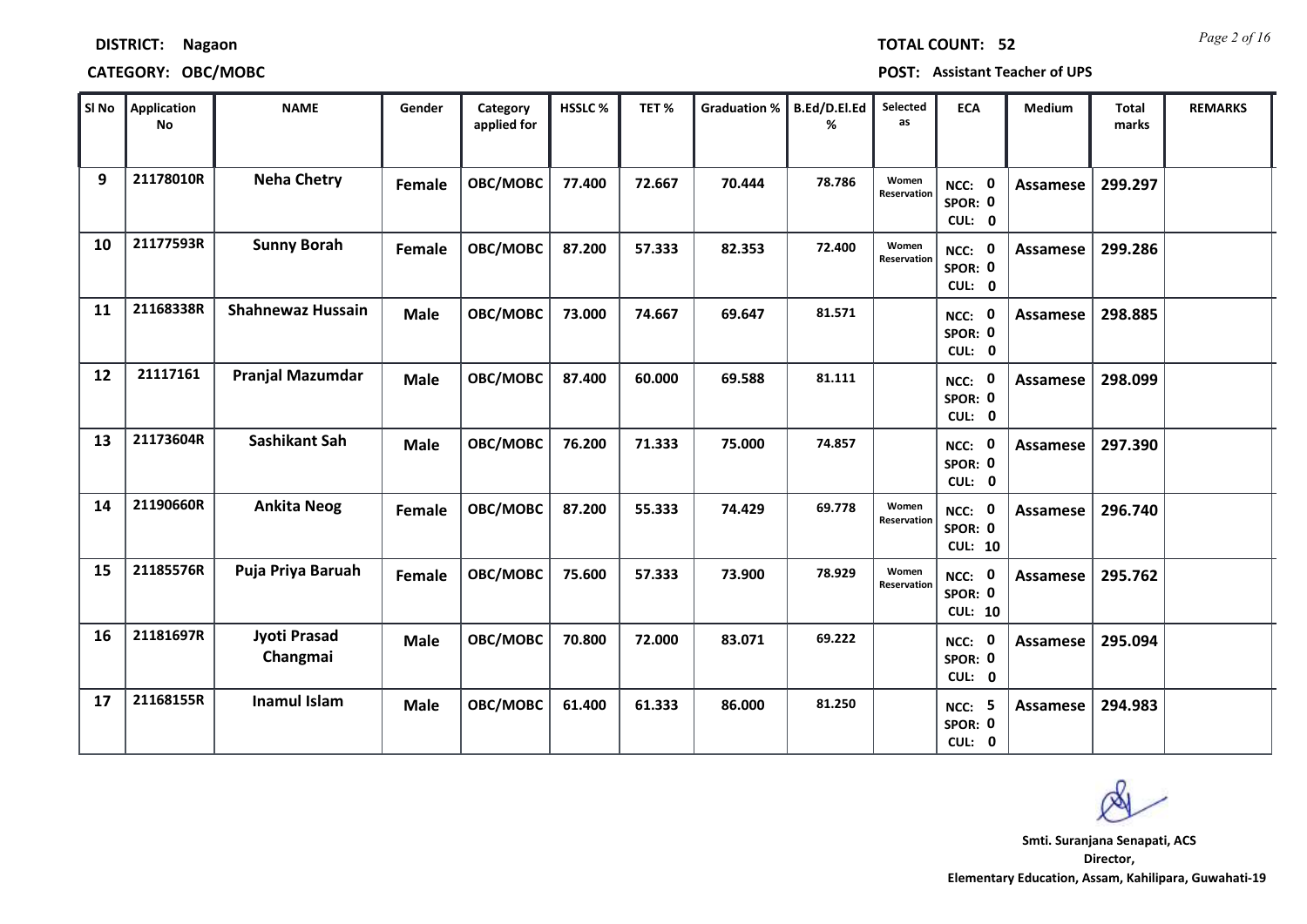|    | <b>No</b> |                             |               | applied for |        |        |        | ℅      | as                   |                             |                 | marks   |  |
|----|-----------|-----------------------------|---------------|-------------|--------|--------|--------|--------|----------------------|-----------------------------|-----------------|---------|--|
| 18 | 21178977R | <b>Shubhra Shekhar Paul</b> | <b>Male</b>   | OBC/MOBC    | 70.200 | 72.667 | 73.412 | 78.050 |                      | NCC: 0<br>SPOR: 0<br>CUL: 0 | Assamese        | 294.328 |  |
| 19 | 21178521R | <b>Bandana Borah</b>        | <b>Female</b> | OBC/MOBC    | 84.400 | 60.000 | 65.588 | 84.286 | Women<br>Reservation | NCC: 0<br>SPOR: 0<br>CUL: 0 | Assamese        | 294.274 |  |
| 20 | 21187356R | Lumbini Saikia              | Female        | OBC/MOBC    | 73.400 | 74.667 | 79.929 | 66.111 | Women<br>Reservation | NCC: 0<br>SPOR: 0<br>CUL: 0 | Assamese        | 294.106 |  |
| 21 | 21182536R | Sudarsana Saikia            | Female        | OBC/MOBC    | 76.600 | 60.000 | 81.294 | 76.143 | Women<br>Reservation | NCC: 0<br>SPOR: 0<br>CUL: 0 | Assamese        | 294.037 |  |
| 22 | 21176065R | Rashmi Chutia               | Female        | OBC/MOBC    | 79.600 | 58.667 | 75.857 | 79.350 | Women<br>Reservation | NCC: 0<br>SPOR: 0<br>CUL: 0 | Assamese        | 293.474 |  |
| 23 | 21190906R | Dipankar Saikia             | <b>Male</b>   | OBC/MOBC    | 80.200 | 67.333 | 70.235 | 75.556 |                      | NCC: 0<br>SPOR: 0<br>CUL: 0 | <b>Assamese</b> | 293.324 |  |
| 24 | 21110066  | <b>Pubali Bora</b>          | <b>Female</b> | OBC/MOBC    | 71.000 | 67.333 | 76.071 | 78.800 |                      | NCC: 0<br>SPOR: 0<br>CUL: 0 | Assamese        | 293.205 |  |
| 25 | 21183700R | Lekhashree Borah            | Female        | OBC/MOBC    | 75.600 | 58.667 | 78.529 | 80.071 |                      | NCC: 0<br>SPOR: 0<br>CUL: 0 | Assamese        | 292.868 |  |
| 26 | 21171535R | <b>Bandita Bora</b>         | Female        | OBC/MOBC    | 83.000 | 56.667 | 77.118 | 75.900 |                      | NCC: 0<br>SPOR: 0<br>CUL: 0 | <b>Assamese</b> | 292.684 |  |

 $\blacksquare$  **SI No**  $\blacksquare$  **B**  $\blacksquare$  **REMARKS**  $\blacksquare$  **Category**  $\blacksquare$  HSSLC %  $\blacksquare$  TET %  $\blacksquare$  Graduation %  $\blacksquare$  B.Ed/D.El.Ed  $\blacksquare$  Selected  $\blacksquare$  ECA  $\blacksquare$  Medium  $\blacksquare$  Total  $\blacksquare$  REMARKS

**Category** 

### **CATEGORY: OBC/MOBC POST: Assistant Teacher of UPS**

**DISTRICT: Nagaon**

**SI No Application**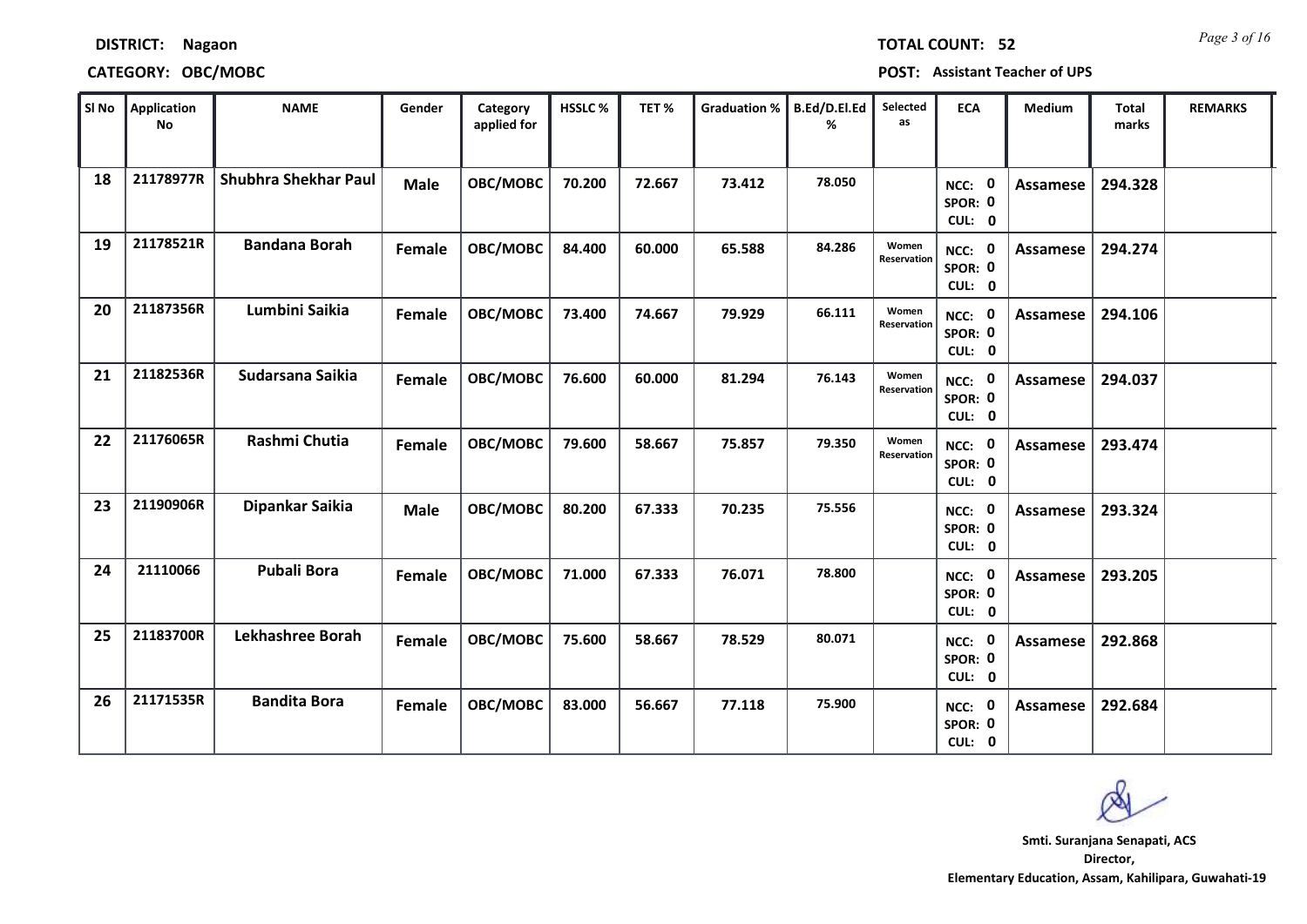| SI No | Application<br><b>No</b> | <b>NAME</b>                      | Gender      | Category<br>applied for | HSSLC% | TET%   | Graduation %   B.Ed/D.El.Ed | ℅      | Selected<br>as | <b>ECA</b>                         | Medium          | Total<br>marks | <b>REMARKS</b> |
|-------|--------------------------|----------------------------------|-------------|-------------------------|--------|--------|-----------------------------|--------|----------------|------------------------------------|-----------------|----------------|----------------|
| 27    | 21111242                 | Ponkhi Konwar                    | Female      | OBC/MOBC                | 79.600 | 55.333 | 75.571                      | 82.100 |                | NCC: 0<br>SPOR: 0<br>CUL: 0        | Assamese        | 292.605        |                |
| 28    | 21117644                 | <b>Abinash Handique</b>          | <b>Male</b> | OBC/MOBC                | 78.400 | 67.333 | 70.353                      | 76.500 |                | NCC: 0<br>SPOR: 0<br>CUL: 0        | Assamese        | 292.586        |                |
| 29    | 21173819R                | Nafima Begam                     | Female      | OBC/MOBC                | 81.200 | 62.000 | 75.235                      | 74.150 |                | NCC: 0<br>SPOR: 0<br>CUL: 0        | Assamese        | 292.585        |                |
| 30    | 21107213                 | <b>Bidisha Handique</b>          | Female      | OBC/MOBC                | 77.600 | 59.333 | 72.429                      | 83.000 |                | NCC: 0<br>SPOR: 0<br>CUL: 0        | <b>Assamese</b> | 292.362        |                |
| 31    | 21188951R                | Parinita Saikia                  | Female      | OBC/MOBC                | 75.000 | 64.667 | 76.000                      | 76.143 |                | NCC: 0<br>SPOR: 0<br>CUL: 0        | Assamese        | 291.810        |                |
| 32    | 21174774R                | Krishna Ozah                     | Female      | OBC/MOBC                | 83.200 | 60.667 | 66.571                      | 81.200 |                | NCC: 0<br>SPOR: 0<br>CUL: 0        | <b>Assamese</b> | 291.638        |                |
| 33    | 21165259R                | <b>Arifa Khatun</b>              | Female      | OBC/MOBC                | 83.000 | 58.000 | 75.824                      | 74.800 |                | NCC: 0<br>SPOR: 0<br>CUL: 0        | <b>Assamese</b> | 291.624        |                |
| 34    | 21176820R                | Chinmoyee Sikha<br><b>Bhuyan</b> | Female      | OBC/MOBC                | 85.800 | 56.000 | 77.786                      | 71.750 |                | NCC: 0<br>SPOR: 0<br>CUL: 0        | <b>Assamese</b> | 291.336        |                |
| 35    | 21102258                 | <b>Bismita Borgohain</b>         | Female      | OBC/MOBC                | 74.200 | 64.000 | 79.000                      | 73.636 |                | <b>NCC: 0</b><br>SPOR: 0<br>CUL: 0 | <b>Assamese</b> | 290.836        |                |

### **CATEGORY: OBC/MOBC POST: Assistant Teacher of UPS**

**DISTRICT: Nagaon**

**Director, Elementary Education, Assam, Kahilipara, Guwahati-19 Smti. Suranjana Senapati, ACS**

## *Page 4 of 16* **TOTAL COUNT: 52**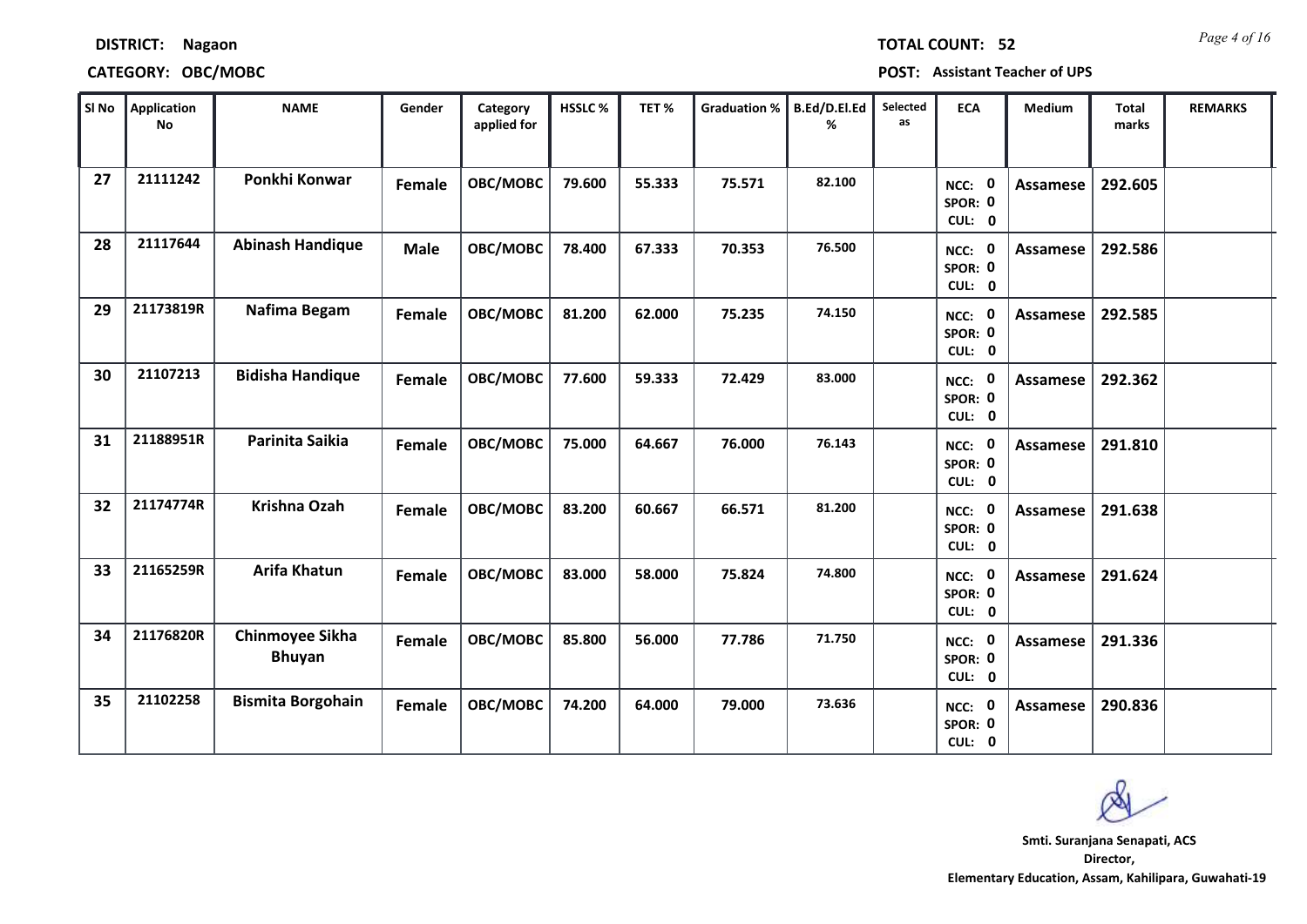### **CATEGORY: OBC/MOBC POST: Assistant Teacher of UPS**

| SI No | Application<br><b>No</b> | <b>NAME</b>                  | Gender        | Category<br>applied for | <b>HSSLC %</b> | TET%   | <b>Graduation %</b> | B.Ed/D.El.Ed<br>℅ | Selected<br>as | <b>ECA</b>                               | <b>Medium</b>   | <b>Total</b><br>marks | <b>REMARKS</b> |
|-------|--------------------------|------------------------------|---------------|-------------------------|----------------|--------|---------------------|-------------------|----------------|------------------------------------------|-----------------|-----------------------|----------------|
| 36    | 21184150R                | Monikonkona<br>Konwar        | Female        | OBC/MOBC                | 78.600         | 58.667 | 82.571              | 70.941            |                | 0<br>NCC:<br>SPOR: 0<br>CUL: 0           | <b>Assamese</b> | 290.779               |                |
| 37    | 21186857R                | <b>Pranjal Pratim Saikia</b> | <b>Male</b>   | OBC/MOBC                | 79.800         | 64.667 | 66.214              | 80.050            |                | NCC: 0<br>SPOR: 0<br>CUL: 0              | <b>Assamese</b> | 290.731               |                |
| 38    | 21195342R                | Prerona Hazarika             | Female        | OBC/MOBC                | 86.000         | 59.333 | 65.214              | 80.000            |                | NCC: 0<br>SPOR: 0<br>CUL: 0              | Assamese        | 290.548               |                |
| 39    | 21121357                 | <b>Bharati Gogoi</b>         | Female        | OBC/MOBC                | 72.800         | 59.333 | 76.857              | 81.550            |                | $\mathbf 0$<br>NCC:<br>SPOR: 0<br>CUL: 0 | Assamese        | 290.540               |                |
| 40    | 21104913                 | <b>Nitu Moni Sut</b>         | <b>Female</b> | OBC/MOBC                | 76.800         | 64.000 | 73.357              | 76.000            |                | NCC: 0<br>SPOR: 0<br>CUL: 0              | <b>Assamese</b> | 290.157               |                |
| 41    | 21184295R                | <b>Parinita Bailung</b>      | Female        | OBC/MOBC                | 78.400         | 58.667 | 73.286              | 79.500            |                | NCC: 0<br>SPOR: 0<br>CUL: 0              | <b>Assamese</b> | 289.852               |                |
| 42    | 21165520R                | <b>Gitashree Gogoi</b>       | Female        | OBC/MOBC                | 67.800         | 66.000 | 75.714              | 80.200            |                | NCC: 0<br>SPOR: 0<br>CUL: 0              | <b>Assamese</b> | 289.714               |                |
| 43    | 21187170R                | Ananya Saikia                | Female        | OBC/MOBC                | 88.400         | 62.667 | 67.192              | 71.333            |                | $\mathbf 0$<br>NCC:<br>SPOR: 0<br>CUL: 0 | <b>Assamese</b> | 289.592               |                |
| 44    | 21182972R                | <b>Priti Moni Das</b>        | Female        | OBC/MOBC                | 67.200         | 65.333 | 74.000              | 82.900            |                | 0<br>NCC:<br>SPOR: 0<br>CUL: 0           | <b>Assamese</b> | 289.433               |                |

**Director, Elementary Education, Assam, Kahilipara, Guwahati-19 Smti. Suranjana Senapati, ACS**

*Page 5 of 16* **TOTAL COUNT: 52**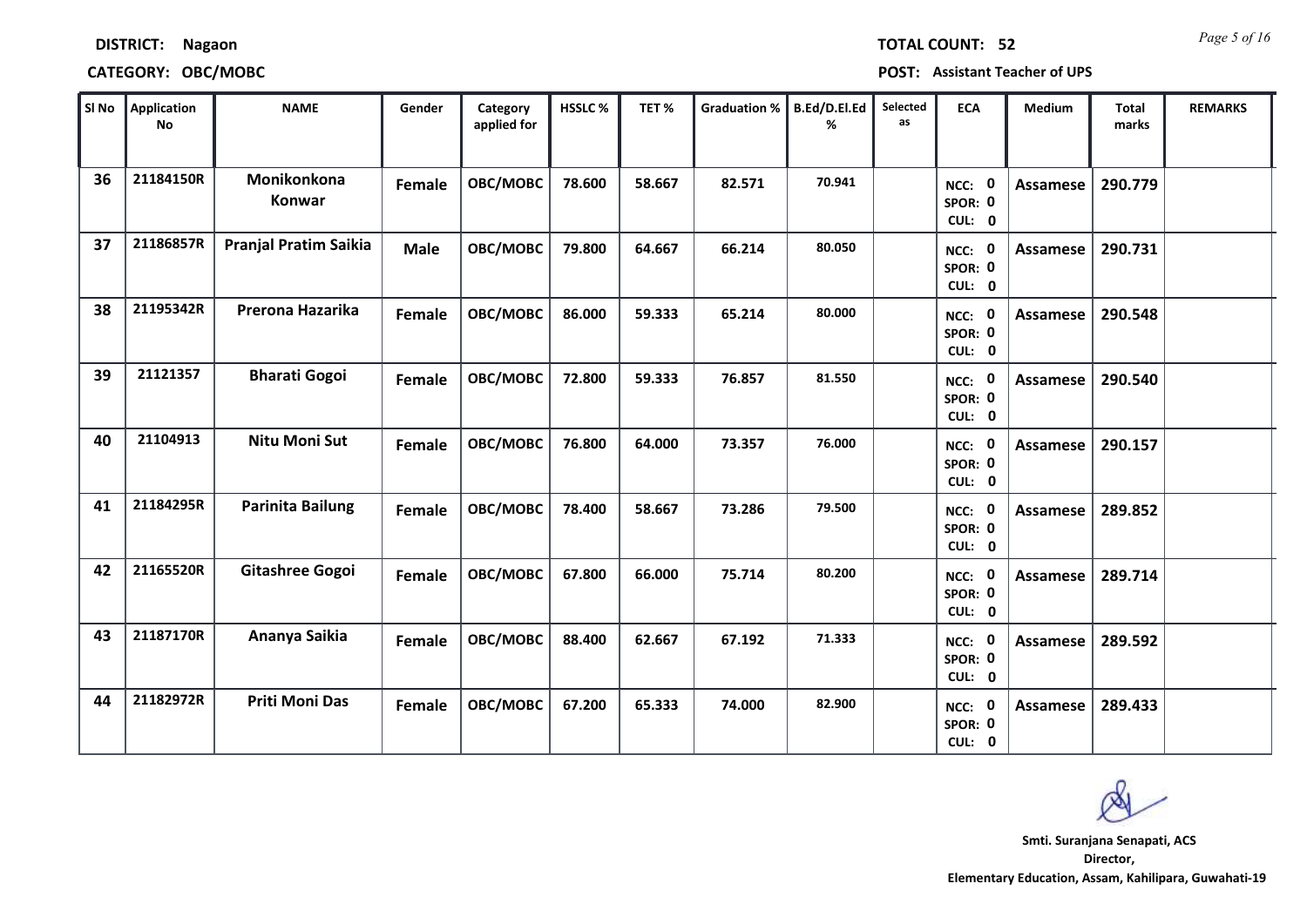| Sl No | Application<br>No | <b>NAME</b>           | Gender | Category<br>applied for | HSSLC% | TET%   | <b>Graduation %</b> | B.Ed/D.El.Ed<br>℅ | Selected<br>as | <b>ECA</b>                               | Medium          | <b>Total</b><br>marks | <b>REMARKS</b> |
|-------|-------------------|-----------------------|--------|-------------------------|--------|--------|---------------------|-------------------|----------------|------------------------------------------|-----------------|-----------------------|----------------|
| 45    | 21119752          | Dibyashree Borah      | Female | OBC/MOBC                | 80.400 | 55.333 | 73.882              | 79.643            |                | NCC: 0<br>SPOR: 0<br>CUL: 0              | Assamese        | 289.259               |                |
| 46    | 21181829R         | <b>Trina Gogoi</b>    | Female | OBC/MOBC                | 68.400 | 61.333 | 81.786              | 77.650            |                | NCC: 0<br>SPOR: 0<br>CUL: 0              | Assamese        | 289.169               |                |
| 47    | 21174702R         | <b>Ruchika Phukon</b> | Female | OBC/MOBC                | 74.600 | 62.000 | 70.071              | 82.400            |                | NCC: 0<br>SPOR: 0<br>CUL: 0              | Assamese        | 289.071               |                |
| 48    | 21200654R         | Jyotika Borah         | Female | OBC/MOBC                | 84.600 | 66.000 | 58.529              | 79.650            |                | NCC: 0<br>SPOR: 0<br>CUL: 0              | Assamese        | 288.779               |                |
| 49    | 21188185R         | Parindita Borkataki   | Female | OBC/MOBC                | 82.200 | 55.333 | 80.706              | 70.143            |                | NCC: 0<br>SPOR: 0<br>CUL: 0              | Assamese        | 288.382               | Withheld       |
| 50    | 21172559R         | Niku Gogoi            | Female | OBC/MOBC                | 65.000 | 70.000 | 79.250              | 74.071            |                | NCC: 0<br>SPOR: 0<br>CUL: 0              | Assamese        | 288.321               |                |
| 51    | 21198942R         | <b>Prativa Ghosh</b>  | Female | OBC/MOBC                | 90.800 | 60.667 | 63.235              | 73.550            |                | NCC: 0<br>SPOR: 0<br>CUL: 0              | <b>Assamese</b> | 288.252               |                |
| 52    | 21191113R         | Daisy Dadhara         | Female | OBC/MOBC                | 75.400 | 63.333 | 69.214              | 80.100            |                | $\mathbf 0$<br>NCC:<br>SPOR: 0<br>CUL: 0 | Assamese        | 288.048               |                |

### **CATEGORY: OBC/MOBC POST: Assistant Teacher of UPS**

**DISTRICT: Nagaon**

**Director, Elementary Education, Assam, Kahilipara, Guwahati-19 Smti. Suranjana Senapati, ACS**

*Page 6 of 16* **TOTAL COUNT: 52**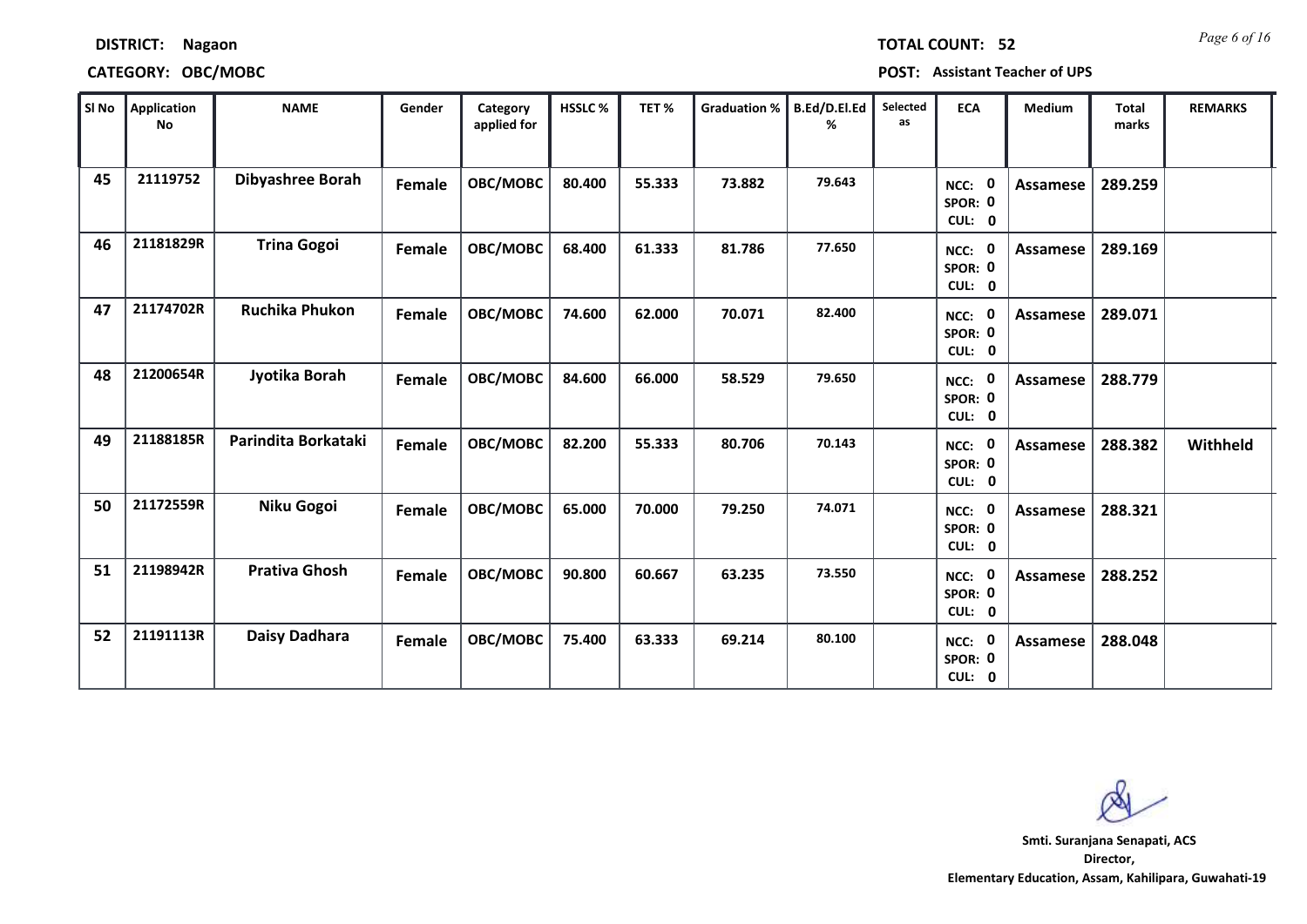| SI No                   | <b>Application</b><br><b>No</b> | <b>NAME</b>                           | Gender      | Category<br>applied for | HSSLC% | TET%   | <b>Graduation %</b> | B.Ed/D.El.Ed<br>% | Selected<br>as       | <b>ECA</b>                               | Medium          | <b>Total</b><br>marks | <b>REMARKS</b>         |
|-------------------------|---------------------------------|---------------------------------------|-------------|-------------------------|--------|--------|---------------------|-------------------|----------------------|------------------------------------------|-----------------|-----------------------|------------------------|
| $\mathbf{1}$            | 21207377R                       | <b>Md Akram Hussain</b>               | <b>Male</b> | <b>EWS</b><br>PwD       | 83.800 | 70.000 | 63.471              | 87.500            |                      | $\mathbf 0$<br>NCC:<br>SPOR: 0<br>CUL: 0 | Assamese        | 304.771               | PwD<br>Withheld        |
| $\overline{2}$          | 21176642R                       | <b>Taslima Khatun</b>                 | Female      | <b>UR</b><br>PwD        | 69.400 | 55.333 | 73.176              | 70.786            | Women<br>Reservation | NCC: 0<br>SPOR: 0<br>CUL: 0              | Assamese        | 268.696               | PwD<br>Withheld        |
| $\overline{\mathbf{3}}$ | 21213015R                       | <b>Shahnaz Begum</b>                  | Female      | OBC/MOBC<br>PwD         | 76.200 | 69.333 | 48.100              | 73.400            | Women<br>Reservation | $\mathbf 0$<br>NCC:<br>SPOR: 0<br>CUL: 0 | Assamese        | 267.033               | PwD<br>Withheld        |
| 4                       | 21201707R                       | Puja Saikia                           | Female      | <b>EWS</b><br>PwD       | 69.600 | 64.667 | 65.118              | 64.571            | Women<br>Reservation | NCC: 0<br>SPOR: 0<br>CUL: 0              | <b>Assamese</b> | 263.956               | PwD<br>Withheld        |
| 5                       | 21166379R                       | <b>Aminul Mukter</b>                  | <b>Male</b> | <b>EWS</b><br>PwD       | 54.400 | 72.000 | 56.353              | 80.550            |                      | NCC: 0<br>SPOR: 0<br>CUL: 0              | Assamese        | 263.303               | PwD<br>Withheld        |
| 6                       | 21187108R                       | <b>Taher Ali</b>                      | <b>Male</b> | <b>UR</b><br>PwD        | 73.800 | 60.000 | 55.235              | 68.357            |                      | NCC: 0<br>SPOR: 0<br>CUL: 0              | Assamese        | 257.392               | PwD<br>Withheld        |
| $\overline{7}$          | 21173540R                       | Nayana Borah                          | Female      | OBC/MOBC<br>PwD         | 66.800 | 63.333 | 54.941              | 71.857            |                      | $\mathbf 0$<br>NCC:<br>SPOR: 0<br>CUL: 0 | Assamese        | 256.932               | PwD<br>Withheld        |
| 8                       | 21168076R                       | <b>Mahbubul Hussain</b>               | <b>Male</b> | <b>EWS</b><br>PwD       | 68.600 | 60.000 | 54.410              | 72.143            |                      | $\mathbf 0$<br>NCC:<br>SPOR: 0<br>CUL: 0 | Assamese        | 255.153               | <b>PwD</b><br>Withheld |
| 9                       | 21113224                        | <b>Manash Pratim</b><br><b>Baruah</b> | <b>Male</b> | OBC/MOBC<br>PwD         | 65.200 | 61.333 | 63.000              | 63.500            |                      | $\mathbf 0$<br>NCC:<br>SPOR: 0<br>CUL: 0 | <b>Assamese</b> | 253.033               | PwD<br>Withheld        |

**DISTRICT: Nagaon**

### **CATEGORY: PwD POST: Assistant Teacher of UPS**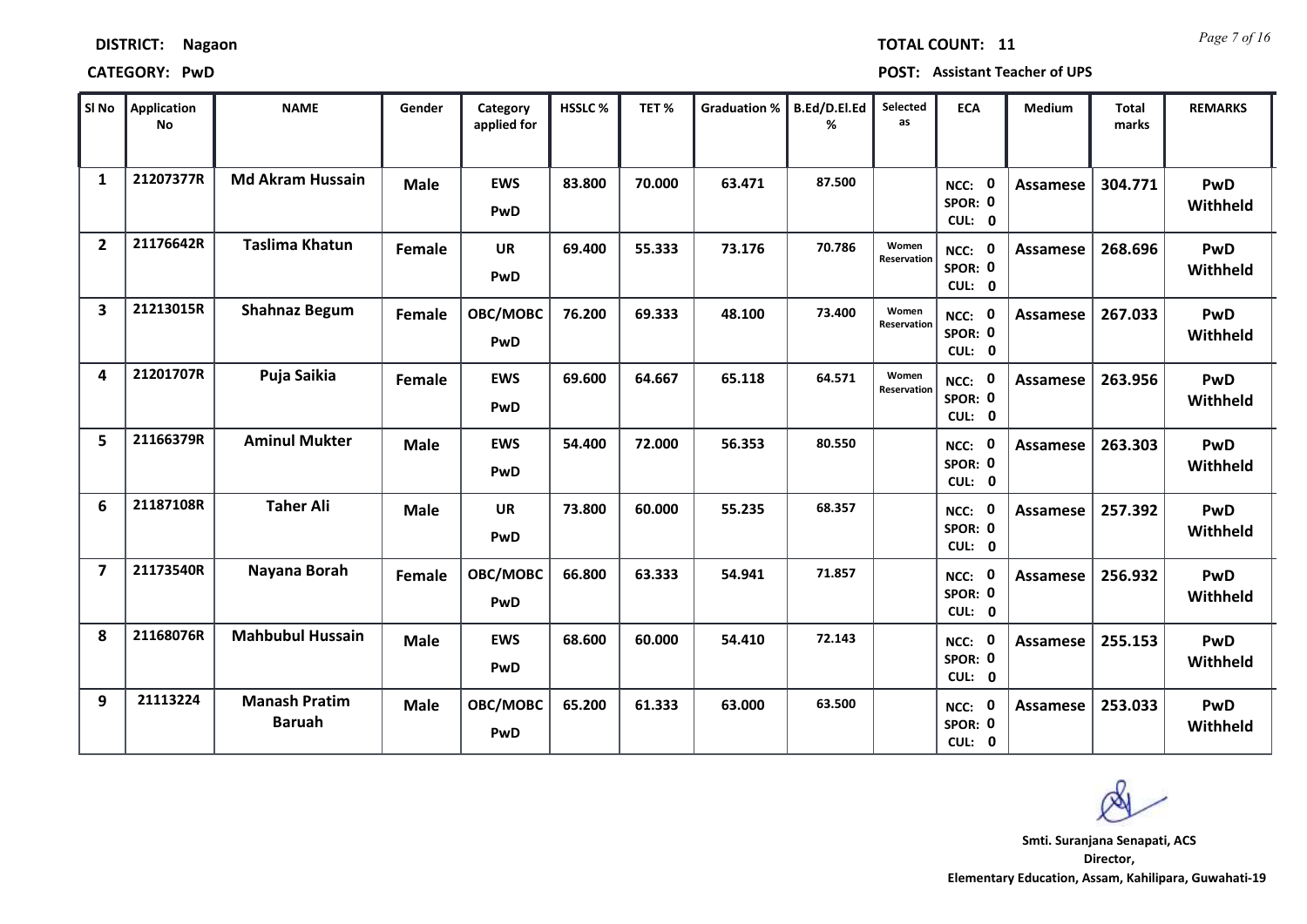*Page 8 of 16* **TOTAL COUNT: 11**

**DISTRICT: Nagaon**

**CATEGORY: PwD POST: Assistant Teacher of UPS**

| l SI No | Application<br>No | <b>NAME</b>             | Gender | Category<br>applied for | <b>HSSLC</b> % | TET %  | <b>Graduation %</b> | B.Ed/D.El.Ed<br>% | Selected<br>as | <b>ECA</b>                                  | Medium   | Total<br>marks | <b>REMARKS</b>         |
|---------|-------------------|-------------------------|--------|-------------------------|----------------|--------|---------------------|-------------------|----------------|---------------------------------------------|----------|----------------|------------------------|
| 10      | 21178014R         | Purnima Mazumdar        | Female | UR<br>PwD               | 58.400         | 64.000 | 55.824              | 73.600            |                | 0<br>NCC:<br>SPOR: 0<br>CUL: 0              | Assamese | 251.824        | <b>PwD</b><br>Withheld |
| 11      | 21113695          | <b>Muksina Siddiqua</b> | Female | UR<br>PwD               | 72.800         | 60.000 | 60.118              | 57.833            |                | 0<br>NCC:<br>SPOR: 0<br>CUL:<br>$\mathbf 0$ | Assamese | 250.751        | <b>PwD</b><br>Withheld |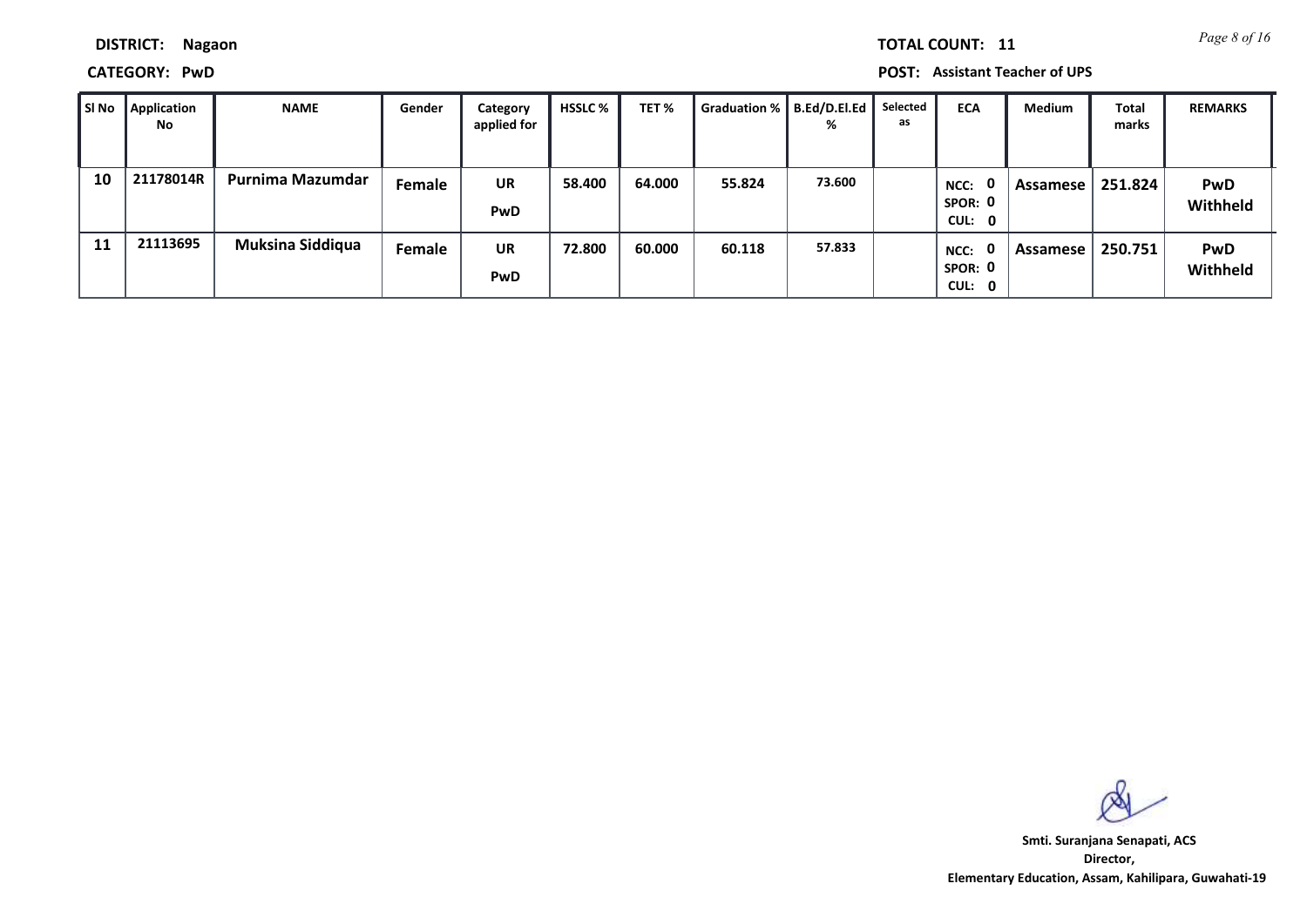**CATEGORY: SC POST: Assistant Teacher of UPS**

| SI No          | Application<br>No | <b>NAME</b>           | Gender      | Category<br>applied for | <b>HSSLC %</b> | TET%   | Graduation %   B.Ed/D.El.Ed | %      | Selected<br>as       | <b>ECA</b>                                                   | Medium   | Total<br>marks | <b>REMARKS</b> |
|----------------|-------------------|-----------------------|-------------|-------------------------|----------------|--------|-----------------------------|--------|----------------------|--------------------------------------------------------------|----------|----------------|----------------|
| 1              | 21119027          | <b>Rimashree Kour</b> | Female      | <b>SC</b>               | 87.400         | 56.000 | 78.588                      | 78.714 | Women<br>Reservation | NCC:<br>$\mathbf 0$<br>SPOR: 0<br><b>CUL:</b><br>$\mathbf 0$ | Assamese | 300.703        |                |
| $\overline{2}$ | 21102516          | Priyanka Das          | Female      | <b>SC</b>               | 83.000         | 59.333 | 75.353                      | 73.286 |                      | $\mathbf 0$<br>NCC:<br>SPOR: 0<br>CUL: 0                     | Assamese | 290.972        |                |
| 3              | 21180456R         | Simi Das              | Female      | <b>SC</b>               | 87.600         | 56.000 | 68.765                      | 77.000 |                      | 0<br>NCC:<br>SPOR: 0<br>CUL:<br>0                            | Assamese | 289.365        |                |
| 4              | 21171934R         | Monriki Mojumder      | <b>Male</b> | <b>SC</b>               | 79.800         | 68.667 | 70.000                      | 70.200 |                      | 0<br>NCC:<br>SPOR: 0<br>CUL:<br>$\mathbf 0$                  | Assamese | 288.667        |                |

**Director, Elementary Education, Assam, Kahilipara, Guwahati-19 Smti. Suranjana Senapati, ACS**

*Page 9 of 16* **TOTAL COUNT: 4**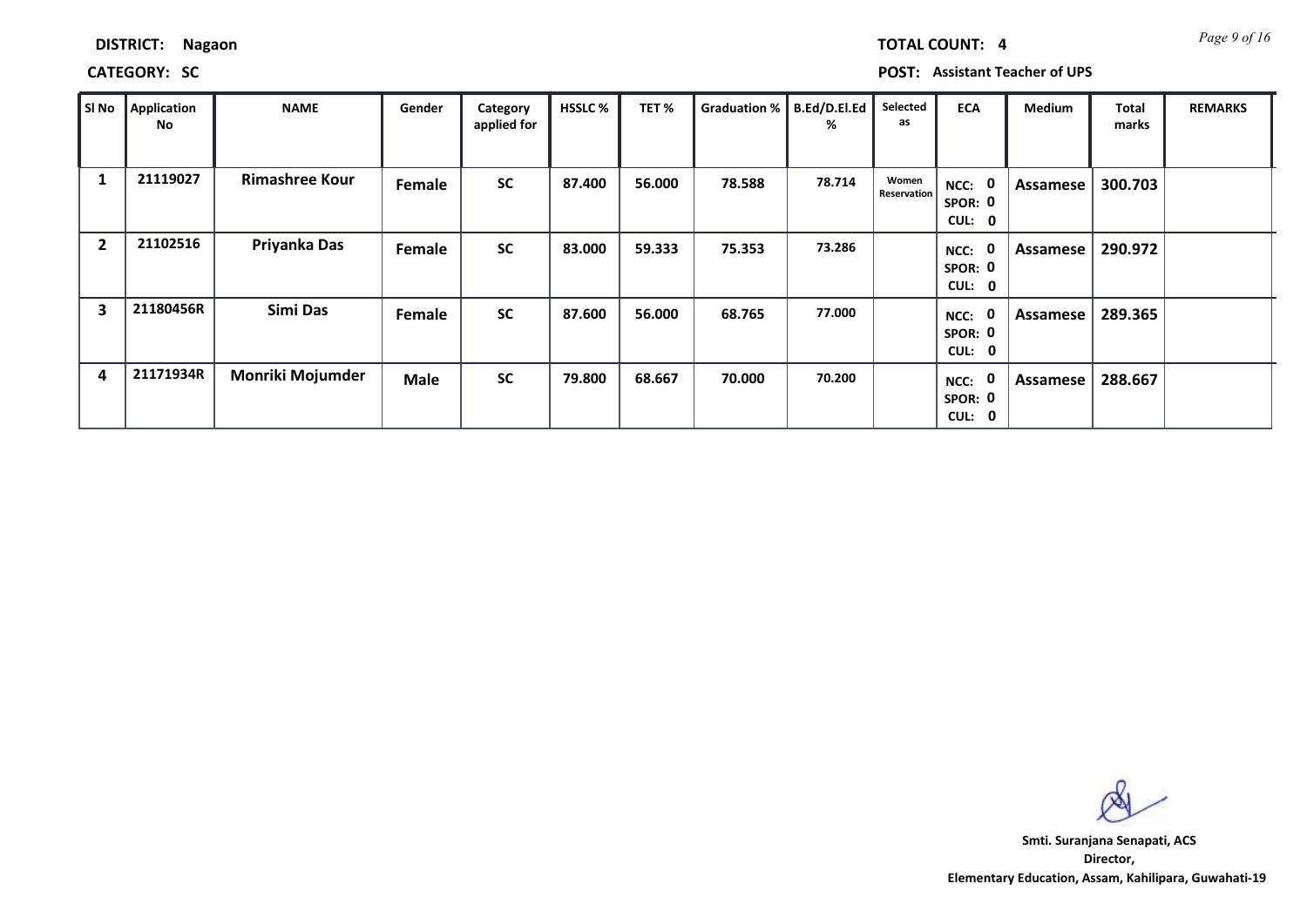| SI No                   | Application<br>No | <b>NAME</b>             | Gender      | Category<br>applied for | HSSLC% | TET%   | <b>Graduation %</b> | B.Ed/D.El.Ed<br>% | Selected<br>as       | <b>ECA</b>                     | Medium          | <b>Total</b><br>marks | <b>REMARKS</b> |
|-------------------------|-------------------|-------------------------|-------------|-------------------------|--------|--------|---------------------|-------------------|----------------------|--------------------------------|-----------------|-----------------------|----------------|
| $\mathbf{1}$            | 21176865R         | <b>Joyson Engleng</b>   | <b>Male</b> | <b>STH</b>              | 81.200 | 64.000 | 60.706              | 67.800            |                      | NCC: 0<br>SPOR: 0<br>CUL: 0    | Assamese        | 273.706               |                |
| $\overline{2}$          | 21196331R         | <b>Marsila Teronpi</b>  | Female      | <b>STH</b>              | 68.800 | 63.333 | 62.235              | 71.643            | Women<br>Reservation | NCC: 0<br>SPOR: 0<br>CUL: 0    | Assamese        | 266.011               |                |
| $\overline{\mathbf{3}}$ | 21151884          | Kungri Ingtipi          | Female      | <b>STH</b>              | 61.400 | 60.667 | 61.282              | 74.900            | Women<br>Reservation | NCC: 0<br>SPOR: 0<br>CUL: 0    | <b>Assamese</b> | 258.249               |                |
| 4                       | 21178261R         | Rimi Terangpi           | Female      | <b>STH</b>              | 66.200 | 56.667 | 68.471              | 64.714            | Women<br>Reservation | NCC: 0<br>SPOR: 0<br>CUL: 0    | <b>Assamese</b> | 256.052               |                |
| 5                       | 21174594R         | <b>Monisha Thausen</b>  | Female      | <b>STH</b>              | 61.600 | 60.667 | 60.059              | 69.286            |                      | NCC: 0<br>SPOR: 0<br>CUL: 0    | Assamese        | 251.611               |                |
| 6                       | 21180551R         | Puja Daulaguphu         | Female      | <b>STH</b>              | 70.000 | 55.333 | 57.000              | 69.214            |                      | NCC: 0<br>SPOR: 0<br>CUL: 0    | Assamese        | 251.548               |                |
| $\overline{7}$          | 21188776R         | Sunanda Hasnu           | Female      | <b>STH</b>              | 65.800 | 56.667 | 45.500              | 80.786            |                      | NCC: 0<br>SPOR: 0<br>CUL: 0    | Assamese        | 248.752               |                |
| 8                       | 21174575R         | <b>Mirdon Engjaipee</b> | Female      | <b>STH</b>              | 66.800 | 60.000 | 50.529              | 68.643            |                      | NCC: 0<br>SPOR: 0<br>CUL: 0    | Assamese        | 245.972               |                |
| 9                       | 21140535          | Barnali Bangthai        | Female      | <b>STH</b>              | 65.600 | 55.333 | 54.700              | 61.143            |                      | 0<br>NCC:<br>SPOR: 0<br>CUL: 0 | <b>Assamese</b> | 236.776               |                |

**Director, Elementary Education, Assam, Kahilipara, Guwahati-19 Smti. Suranjana Senapati, ACS**

**DISTRICT: Nagaon**

### **CATEGORY: STH POST: Assistant Teacher of UPS**

*Page 10 of 16* **TOTAL COUNT: 9**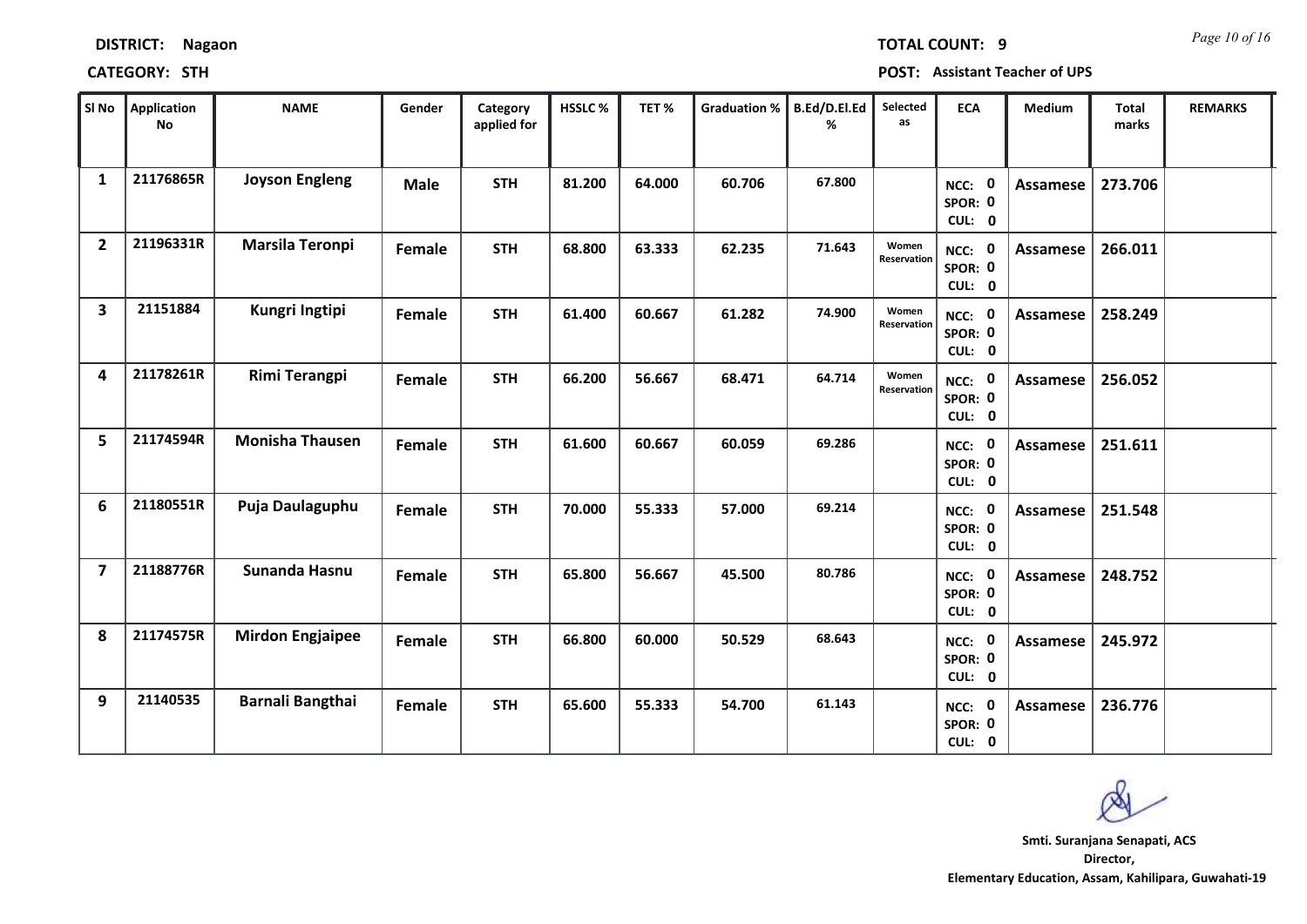| SI No                   | <b>Application</b><br>No | <b>NAME</b>                       | Gender        | Category<br>applied for | HSSLC% | TET%   | Graduation % | B.Ed/D.El.Ed<br>% | Selected<br>as              | <b>ECA</b>                          | Medium          | <b>Total</b><br>marks | <b>REMARKS</b> |
|-------------------------|--------------------------|-----------------------------------|---------------|-------------------------|--------|--------|--------------|-------------------|-----------------------------|-------------------------------------|-----------------|-----------------------|----------------|
| $\mathbf{1}$            | 21181100R                | Nilakshi Khakhlary                | <b>Female</b> | <b>STP</b>              | 82.800 | 60.000 | 77.143       | 70.556            | Women<br>Reservation        | <b>NCC: 10</b><br>SPOR: 0<br>CUL: 0 | <b>Assamese</b> | 300.498               |                |
| $\overline{2}$          | 21180190R                | Pallabi Swargeary                 | Female        | <b>STP</b>              | 84.600 | 59.333 | 79.059       | 76.000            | Women<br><b>Reservation</b> | NCC: 0<br>SPOR: 0<br>CUL: 0         | Assamese        | 298.992               |                |
| $\overline{\mathbf{3}}$ | 21176684R                | Jolly Dekaraja                    | <b>Female</b> | <b>STP</b>              | 80.800 | 55.333 | 72.647       | 76.000            | Women<br>Reservation        | NCC: 0<br>SPOR: 0<br>CUL: 0         | <b>Assamese</b> | 284.780               |                |
| 4                       | 21181577R                | <b>Luity Khaklari</b>             | Female        | <b>STP</b>              | 76.000 | 58.000 | 76.235       | 74.200            | Women<br><b>Reservation</b> | NCC: 0<br>SPOR: 0<br>CUL: 0         | Assamese        | 284.435               |                |
| 5.                      | 21178381R                | <b>Uday Basumatary</b>            | <b>Male</b>   | <b>STP</b>              | 78.400 | 60.000 | 73.000       | 69.214            |                             | NCC: 0<br>SPOR: 0<br>CUL: 0         | Assamese        | 280.614               |                |
| 6                       | 21180718R                | <b>Ruby Deka</b>                  | Female        | <b>STP</b>              | 69.400 | 68.667 | 66.059       | 74.857            |                             | NCC: 0<br>SPOR: 0<br>CUL: 0         | Assamese        | 278.983               |                |
| $\overline{7}$          | 21210581R                | Deepali Basumatary                | Female        | <b>STP</b>              | 64.800 | 64.667 | 72.083       | 76.786            |                             | NCC: 0<br>SPOR: 0<br>CUL: 0         | Assamese        | 278.336               |                |
| 8                       | 21186556R                | Arunima Bordoloi                  | Female        | <b>STP</b>              | 74.200 | 58.667 | 71.176       | 72.571            |                             | NCC: 0<br>SPOR: 0<br>CUL: 0         | <b>Assamese</b> | 276.615               |                |
| 9                       | 21179393R                | Punya Probha<br><b>Basumatary</b> | Female        | <b>STP</b>              | 68.400 | 63.333 | 69.000       | 74.429            |                             | NCC: 0<br>SPOR: 0<br>CUL: 0         | Assamese        | 275.162               |                |

# **DISTRICT: Nagaon**

### **CATEGORY: STP POST: Assistant Teacher of UPS**

*Page 11 of 16* **TOTAL COUNT: 12**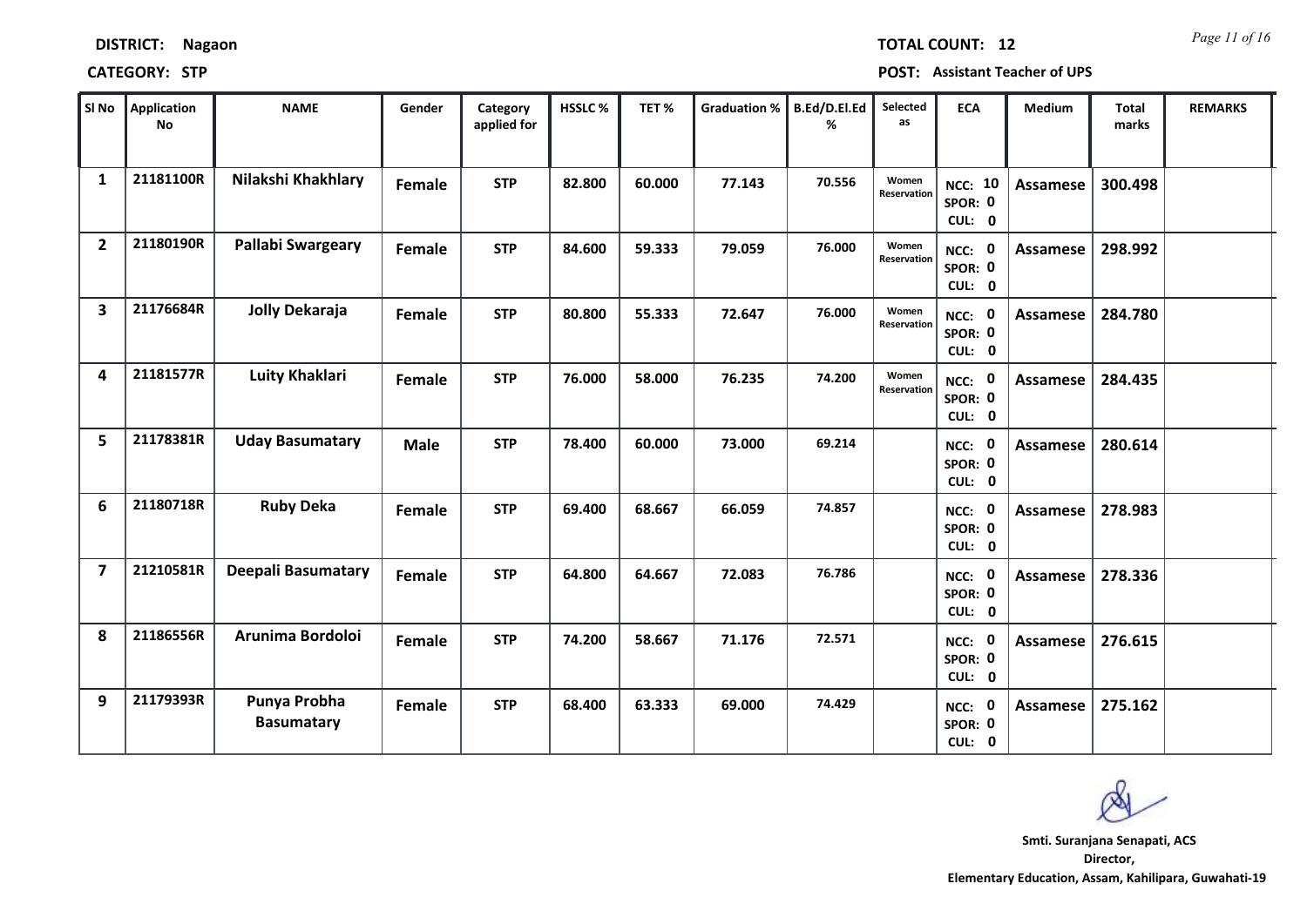|  |  | <b>TOTAL CO</b> |
|--|--|-----------------|
|  |  |                 |

**DISTRICT: Nagaon**

**CATEGORY: STP POST: Assistant Teacher of UPS**

| SI No | <b>Application</b><br>No | <b>NAME</b>               | Gender | Category<br>applied for | <b>HSSLC %</b> | TET %  | Graduation %   B.Ed/D.El.Ed | %      | Selected<br>as | <b>ECA</b>                       | <b>Medium</b> | Total<br>marks | <b>REMARKS</b> |
|-------|--------------------------|---------------------------|--------|-------------------------|----------------|--------|-----------------------------|--------|----------------|----------------------------------|---------------|----------------|----------------|
| 10    | 21174780R                | <b>Rumamoni Deuri</b>     | Female | <b>STP</b>              | 80.200         | 56.000 | 61.471                      | 77.100 |                | - 0<br>NCC:<br>SPOR: 0<br>CUL: 0 | Assamese      | 274.771        |                |
| 11    | 21179422R                | Upama Sarania             | Female | <b>STP</b>              | 78.400         | 55.333 | 62.778                      | 78.214 |                | - 0<br>NCC:<br>SPOR: 0<br>CUL: 0 | Assamese I    | 274.725        |                |
| 12    | 21174015R                | <b>Nitusmita Darphang</b> | Female | <b>STP</b>              | 74.200         | 55.333 | 64.765                      | 79.850 |                | - 0<br>NCC:<br>SPOR: 0<br>CUL: 0 | Assamese      | 274.148        |                |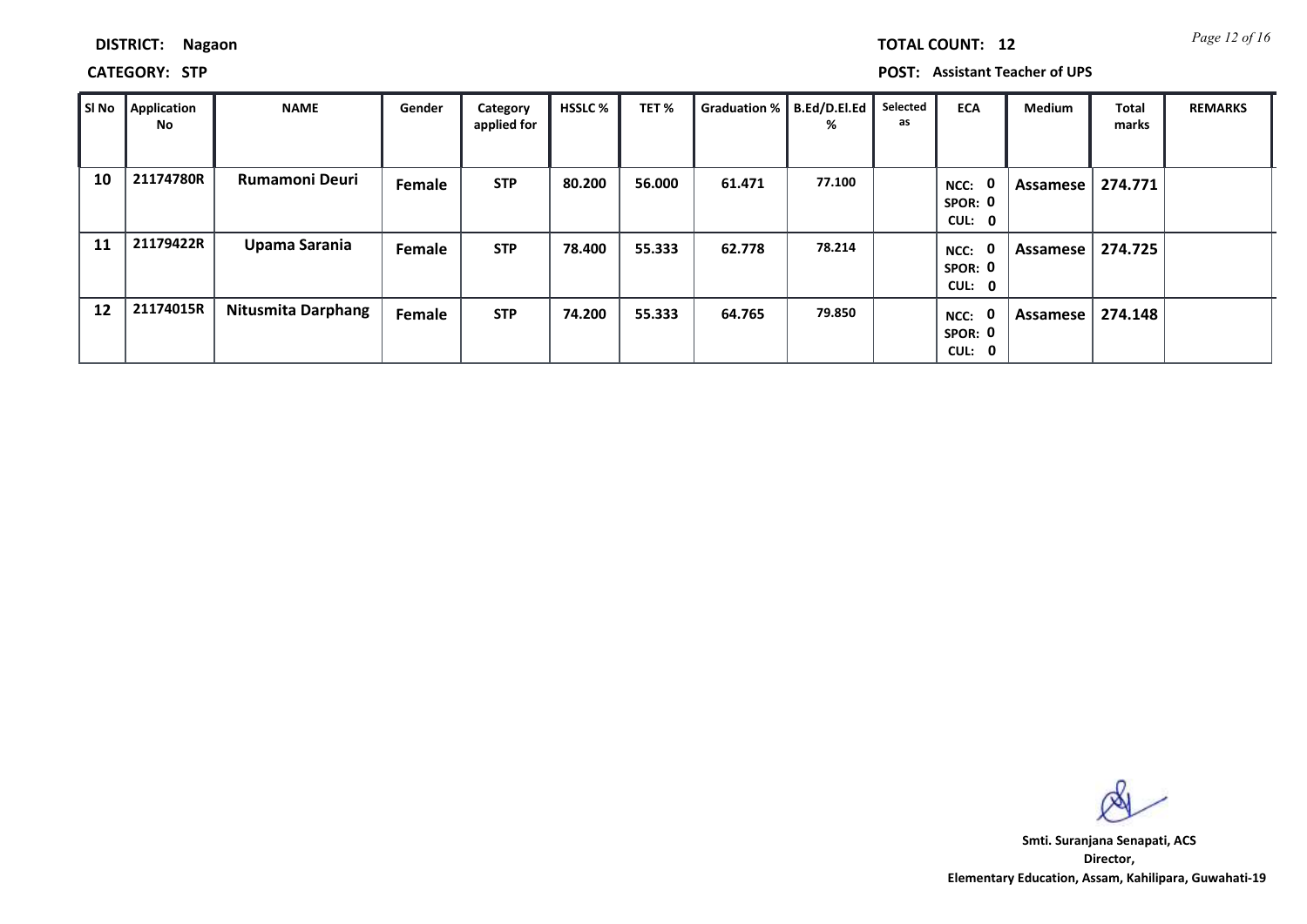| SI No          | Application<br>No | <b>NAME</b>        | Gender      | Category<br>applied for | HSSLC% | TET%   | <b>Graduation %</b> | B.Ed/D.El.Ed<br>% | Selected<br>as       | <b>ECA</b>                               | Medium          | <b>Total</b><br>marks | <b>REMARKS</b> |
|----------------|-------------------|--------------------|-------------|-------------------------|--------|--------|---------------------|-------------------|----------------------|------------------------------------------|-----------------|-----------------------|----------------|
| $\mathbf{1}$   | 21174665R         | Chinmoyjyoti Nath  | <b>Male</b> | OBC/MOBC                | 78.600 | 76.000 | 79.000              | 75.857            |                      | NCC: 0<br>SPOR: 0<br>CUL: 0              | <b>Assamese</b> | 309.457               |                |
| $\overline{2}$ | 21167946R         | Silpi Sikha Gayan  | Female      | OBC/MOBC                | 77.000 | 72.000 | 77.176              | 79.000            | Women<br>Reservation | NCC: 0<br>SPOR: 0<br>CUL: 0              | <b>Assamese</b> | 305.176               |                |
| 3              | 21168654R         | Monikangkana Devi  | Female      | OBC/MOBC                | 72.400 | 69.333 | 77.882              | 84.318            | Women<br>Reservation | NCC: 0<br>SPOR: 0<br>CUL: 0              | <b>Assamese</b> | 303.934               |                |
| 4              | 21179212R         | Chitralekha Deka   | Female      | OBC/MOBC                | 79.000 | 62.000 | 76.941              | 84.250            |                      | $\mathbf 0$<br>NCC:<br>SPOR: 0<br>CUL: 0 | Assamese        | 302.191               |                |
| 5              | 21193159R         | Deba Prateem Borah | <b>Male</b> | OBC/MOBC                | 87.200 | 67.333 | 69.765              | 77.571            |                      | NCC: 0<br>SPOR: 0<br>CUL: 0              | <b>Assamese</b> | 301.869               |                |
| 6              | 21212938R         | <b>Kapil Nath</b>  | <b>Male</b> | OBC/MOBC                | 89.800 | 64.000 | 72.018              | 75.000            |                      | - 0<br>NCC:<br>SPOR: 0<br>CUL: 0         | <b>Assamese</b> | 300.818               |                |
| $\overline{7}$ | 21176984R         | Jurimoni Saikia    | Female      | OBC/MOBC                | 73.400 | 66.667 | 77.706              | 78.786            |                      | NCC: 0<br>SPOR: 0<br>CUL: 0              | <b>Assamese</b> | 296.558               |                |
| 8              | 21174133R         | Rituraj Borah      | <b>Male</b> | OBC/MOBC                | 75.200 | 77.333 | 69.235              | 74.000            |                      | 0<br>NCC:<br>SPOR: 0<br>CUL: 0           | Assamese        | 295.769               |                |

**CATEGORY: OBC/MOBC POST: Science Teacher of UPS**

**DISTRICT: Nagaon**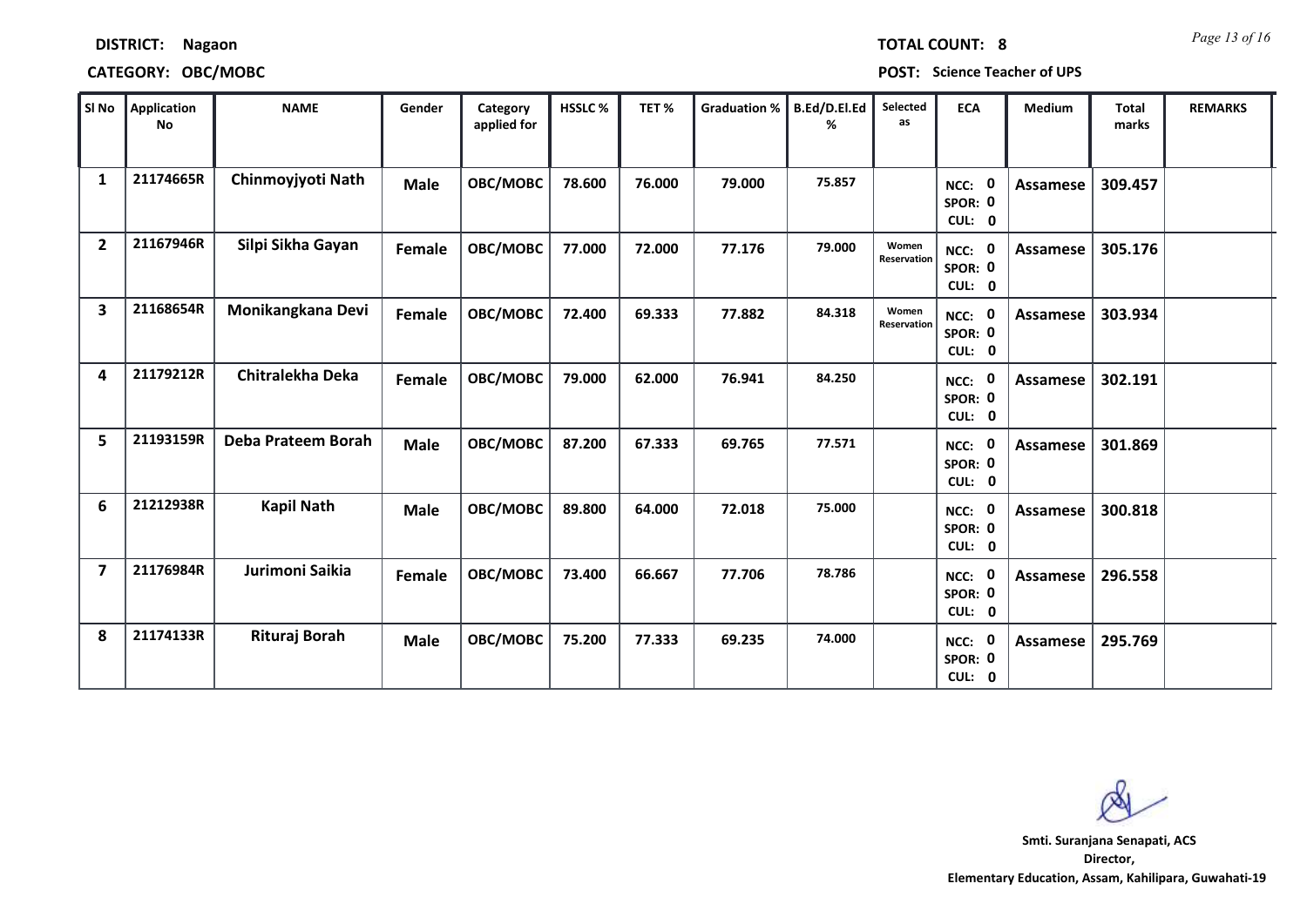*Page 14 of 16* **TOTAL COUNT: 2**

**DISTRICT: Nagaon**

**CATEGORY: PwD POST: Science Teacher of UPS**

| ∥ SI No | Application<br>No | <b>NAME</b>       | Gender      | Category<br>applied for | <b>HSSLC</b> % | TET %  | Graduation %   B.Ed/D.El.Ed | ℅      | Selected<br>as              | <b>ECA</b>                     | <b>Medium</b> | <b>Total</b><br>marks | <b>REMARKS</b>         |
|---------|-------------------|-------------------|-------------|-------------------------|----------------|--------|-----------------------------|--------|-----------------------------|--------------------------------|---------------|-----------------------|------------------------|
|         | 21204157R         | Jiaur Rahman      | <b>Male</b> | <b>UR</b><br>PwD        | 80.400         | 59.333 | 63.235                      | 67.950 |                             | 0<br>NCC:<br>SPOR: 0<br>CUL: 0 | Assamese      | 270.919               | <b>PwD</b><br>Withheld |
| -2      | 21212420R         | <b>Mridu Bora</b> | Female      | <b>OBC/MOBC</b><br>PwD  | 54.400         | 55.333 | 44.400                      | 61.857 | Women<br><b>Reservation</b> | $NCC:$ 0<br>SPOR: 0<br>CUL: 0  | Assamese      | 215.990               | <b>PwD</b><br>Withheld |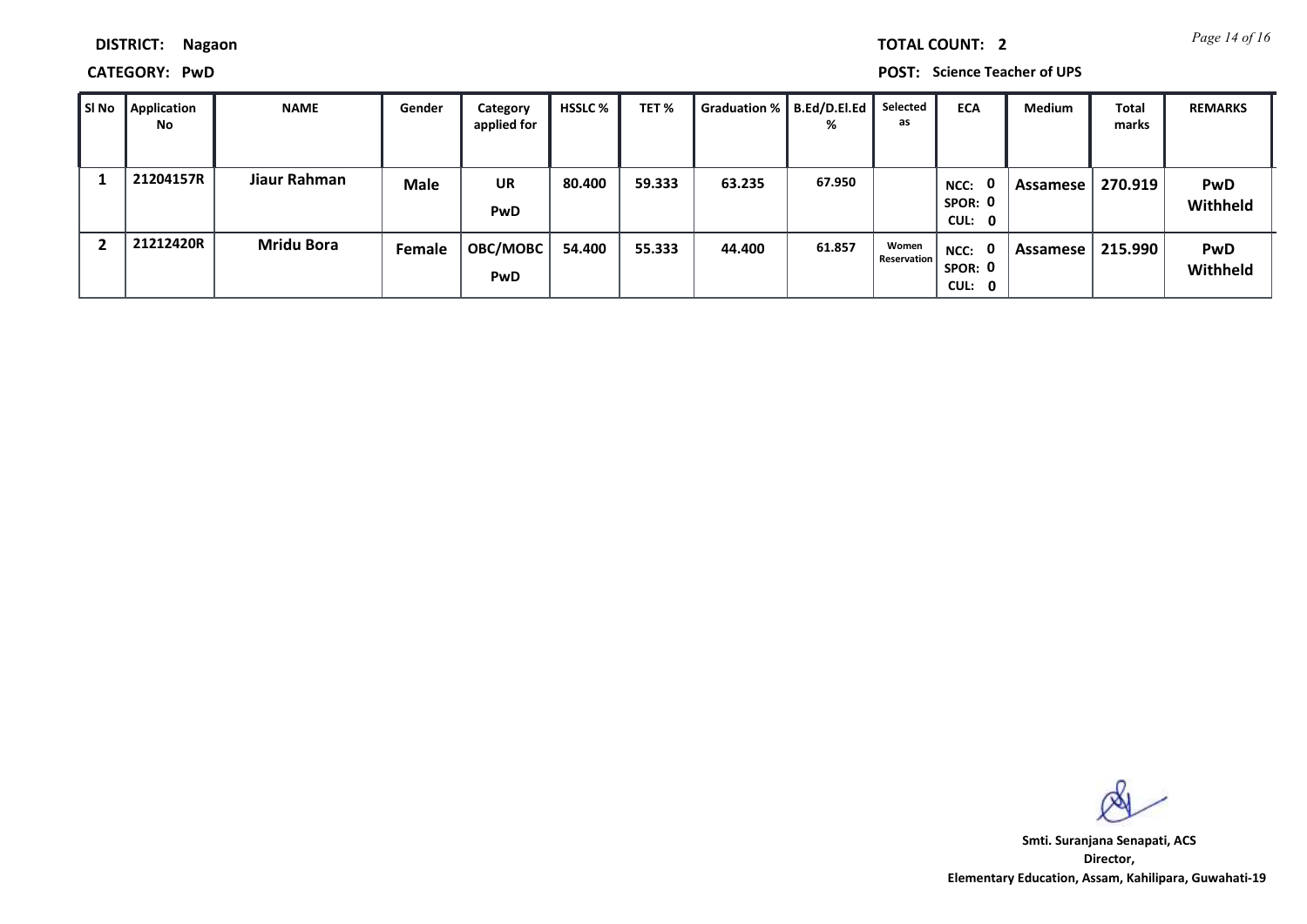| DISTRICT: | <b>Nagaon</b> |
|-----------|---------------|
|-----------|---------------|

### **CATEGORY: STH POST: Science Teacher of UPS**

| SI No          | <b>Application</b><br>No | <b>NAME</b>                | Gender | Category<br>applied for | <b>HSSLC %</b> | TET%   | Graduation % | B.Ed/D.El.Ed<br>% | Selected<br>as       | <b>ECA</b>                     | <b>Medium</b> | Total<br>marks | <b>REMARKS</b> |
|----------------|--------------------------|----------------------------|--------|-------------------------|----------------|--------|--------------|-------------------|----------------------|--------------------------------|---------------|----------------|----------------|
| 1              | 21180254R                | Purthimi Kungri<br>Hansepi | Female | <b>STH</b>              | 68.000         | 55.333 | 72.118       | 75.929            | Women<br>Reservation | NCC: 0<br>SPOR: 0<br>CUL: 0    | Assamese      | 271.380        |                |
| $\overline{2}$ | 21187678R                | <b>Prame Rongpipi</b>      | Female | <b>STH</b>              | 65.000         | 68.667 | 60.000       | 71.214            |                      | 0<br>NCC:<br>SPOR: 0<br>CUL: 0 | Assamese      | 264.881        |                |
| 3              | 21179946R                | Sayanika Beypi             | Female | <b>STH</b>              | 66.200         | 63.333 | 62.882       | 70.571            |                      | 0<br>NCC:<br>SPOR: 0<br>CUL: 0 | Assamese      | 262.987        |                |
| 4              | 21171165R                | Swati Charangsa            | Female | <b>STH</b>              | 67.600         | 62.667 | 55.405       | 71.286            |                      | 0<br>NCC:<br>SPOR: 0<br>CUL: 0 | Assamese      | 256.958        |                |

**Director, Elementary Education, Assam, Kahilipara, Guwahati-19 Smti. Suranjana Senapati, ACS**

*Page 15 of 16* **TOTAL COUNT: 4**